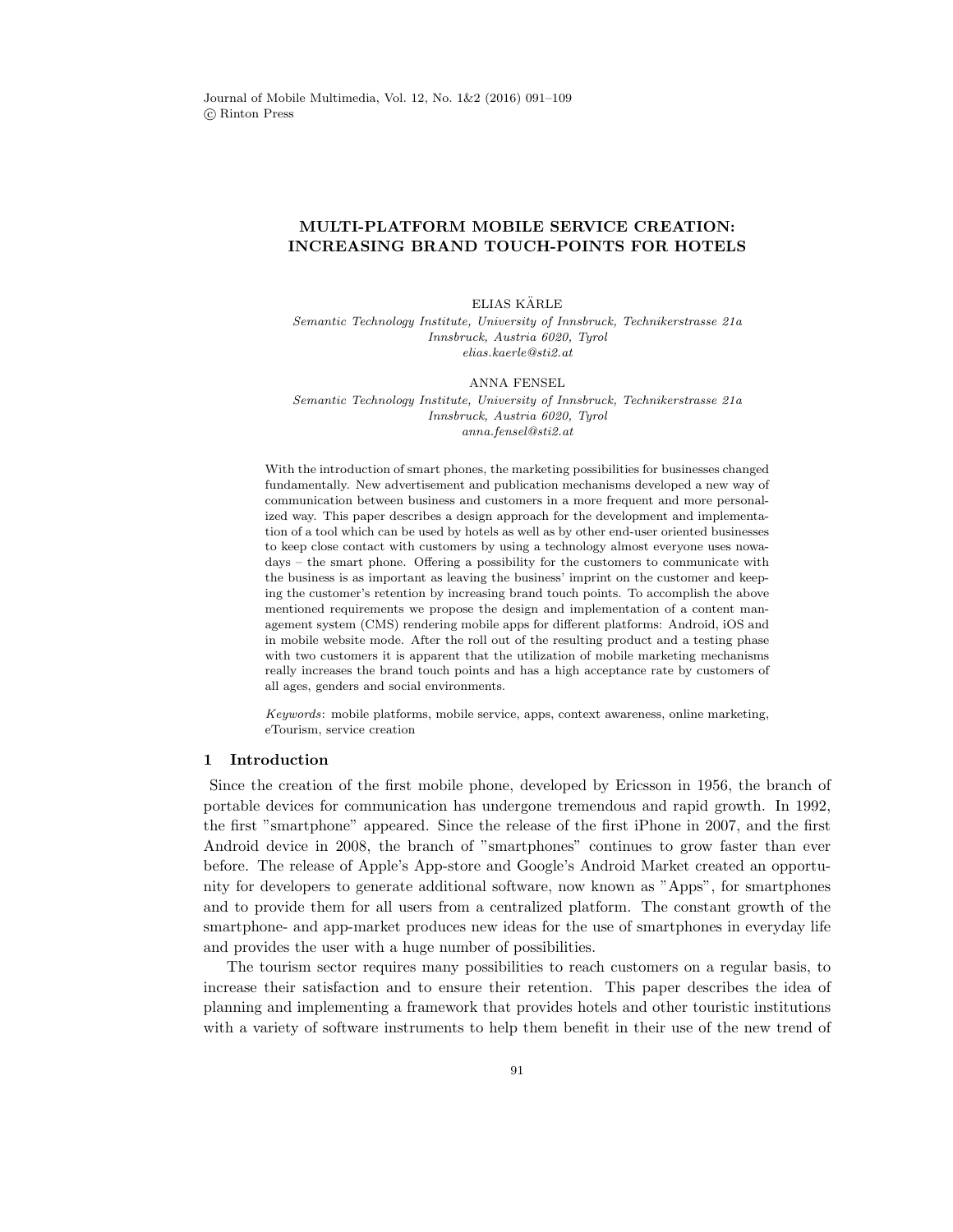mobile advertising. The framework consists of a native Android application, a native iPhone application, a mobile-website, a web-based CMS to populate the apps with content, and of course, the communication infrastructure between the web server and the client applications.

In contrast to other products which provide a single application (either Android or iPhone) and do not provide possibilities to populate the application itself, this software is multiplatform based and flexible regarding the use of texts, pictures, videos and pdfs. Even if a user does not have an Android phone or an iPhone, he/she is able to visit a mobile website under the URL of the client which gives him/her the same content and the same look-andfeel which he/she gets in the native apps. Even though a mobile-website containing all the contents of the CMS is provided, it makes sense to provide native apps for Android and iOS, because native apps can make use of native capabilities of the devices like touch- and gesture actions, notifications and offline availability.

This paper is organized as follows: section 1 introduces the topic of mobile computing and advertisement in tourism. Section 2 states the motivation for tackling that problem, describing a typical user scenario and an approach to solving the described problem. Section 3 lists the technologies in use and mentions related work in the contexts of both industry and science. Section 4 describes the system design, section 5 presents the evaluation, the results and the outlook. Finally, section 6 concludes the paper.

## 2 Motivation And Problem Statement

This section defines and describes the problem this paper is addressing. It explains the motivation, shows an approach to solving the problem, and lists the requirements for finding the solution. In this section, we make consistent use of the two words client, which refers to the entity who uses the app to advertise its business (a hotel, restaurant, car dealer, ...) and customer, which refers to the entities who visit the clients facility (guest, ...) aka end users.

#### 2.1 Motivation

In this project we want to design and develop an infrastructure intended initially exclusively for the tourism industry. In future, however, we would like to apply it to all types of businesses that interact with end-users.

The benefits for the client (for example the hotelier) are numerous. It enables better and faster interaction with their customers, provides information to customers on a regular basis and in several interactive ways (text, image, video, pdf,...), provides information on mobile devices in an attractive and state-of-the-art manner, increases customer retention and multiplies brand touchpoints.

There are also several benefits for the customer (e.g. a hotel guest). They are able to receive an overview of the facilities offered by the hotel (restaurants, bars, sport-, wellnessand/or spa) – offline, along with an overview of news and special offers – also offline. They have the possibility of direct interaction with the hotel (call, mail, ...), and it enables navigation to places in- and outside the hotel (indoor-map of hotel or Google Maps). They are able to share interesting app content with friends (Facebook, Twitter, Google+, ...), make reservations online without dealing with desktop optimized web-forms, and get news updates and special offers without opening the app via push- or sms messaging.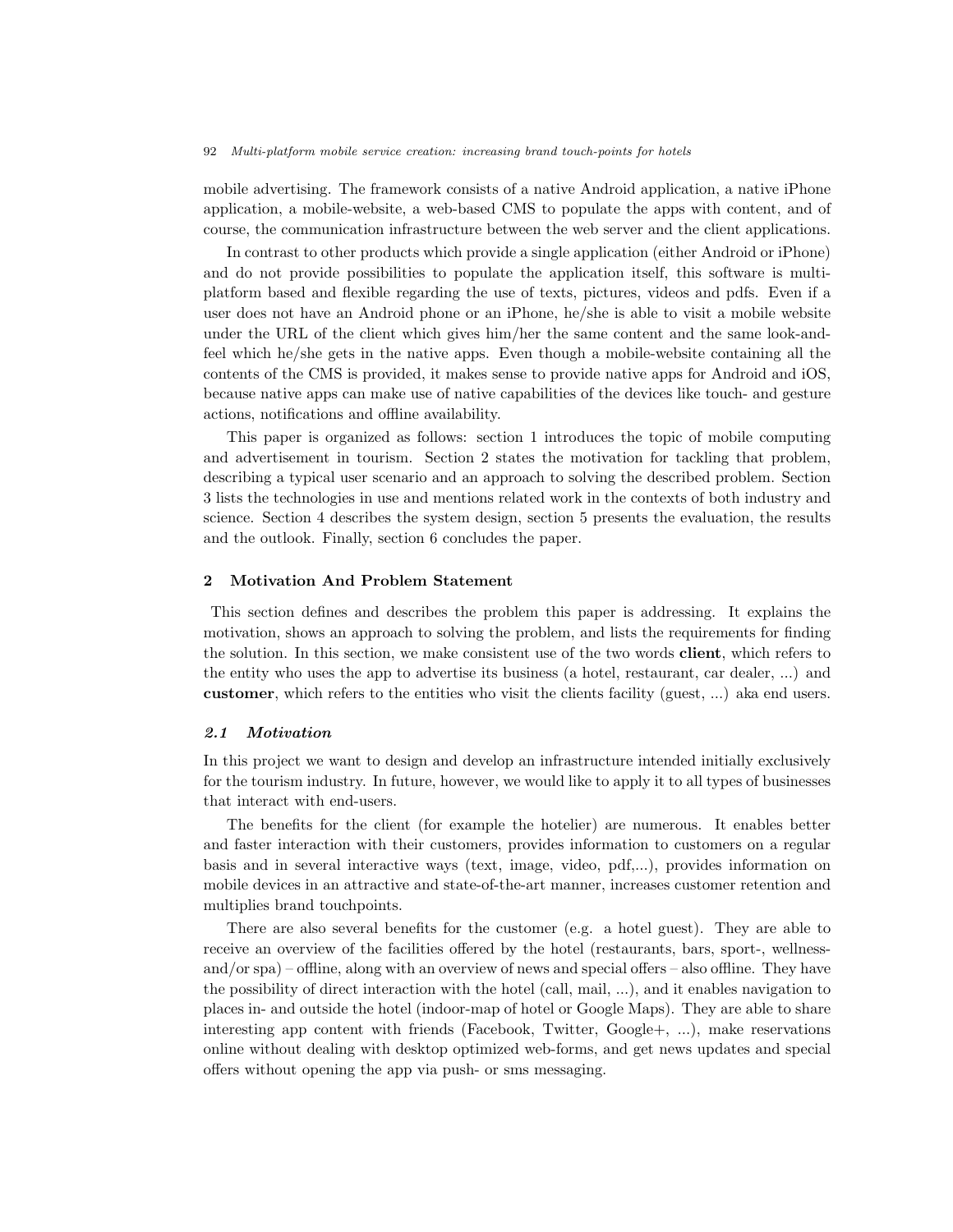## 2.2 Typical User Scenario

A guest G enters the hotel for the first time. At the check-in desk, the receptionist introduces G to the newly launched smartphone app of the hotel. G downloads the app in the free WiFi of the hotel and back in his/her room he/she starts exploring the contents. In the "restaurants"-section of the app he/she finds a pdf with the menu of the day. Since G is hungry, he/she makes a reservation for a certain restaurant in the hotel directly from the app (Figure 1).



Fig. 1. Guest visits hotel and installs app (Illustration: Caroline Winklmair).

After G makes his/her reservation, he/she struggles to find the restaurant at which he/she made his/her reservation. He/she takes out his/her phone, browses to the restaurant site and finds a map, which easily guides him/her to the place where he/she has his/her lunch.

In the afternoon, G is up for some outdoor activities. He/she remembers that he/she saw a "Sports" section in the app. Quickly browsing through the outdoor and sport activities in the app he/she finds a place to which he/she wants to go. Since it is G's first visit to this town, he/she has no idea where he/she can find this place. So he/she clicks the "Details" button in the description of the place and finds a direct link to Google maps which directs him/her to where he/she would like to go.

## 2.3 Research Questions

From a scientific point of view, the following research questions are discussed and answered in this paper:

- 1. Would customers use app-based information services of potential holiday destinations or hotels to which they have been before?
- 2. What would be the benefit for the clients (for example hoteliers) if they introduced mobile services for their customers? Will there be a significant increase of brand touch points if customers had an app from a hotel on their smart phone?
- 3. Is it possible to implement a system that contains apps for Android and iOS, a WebApp and a CMS?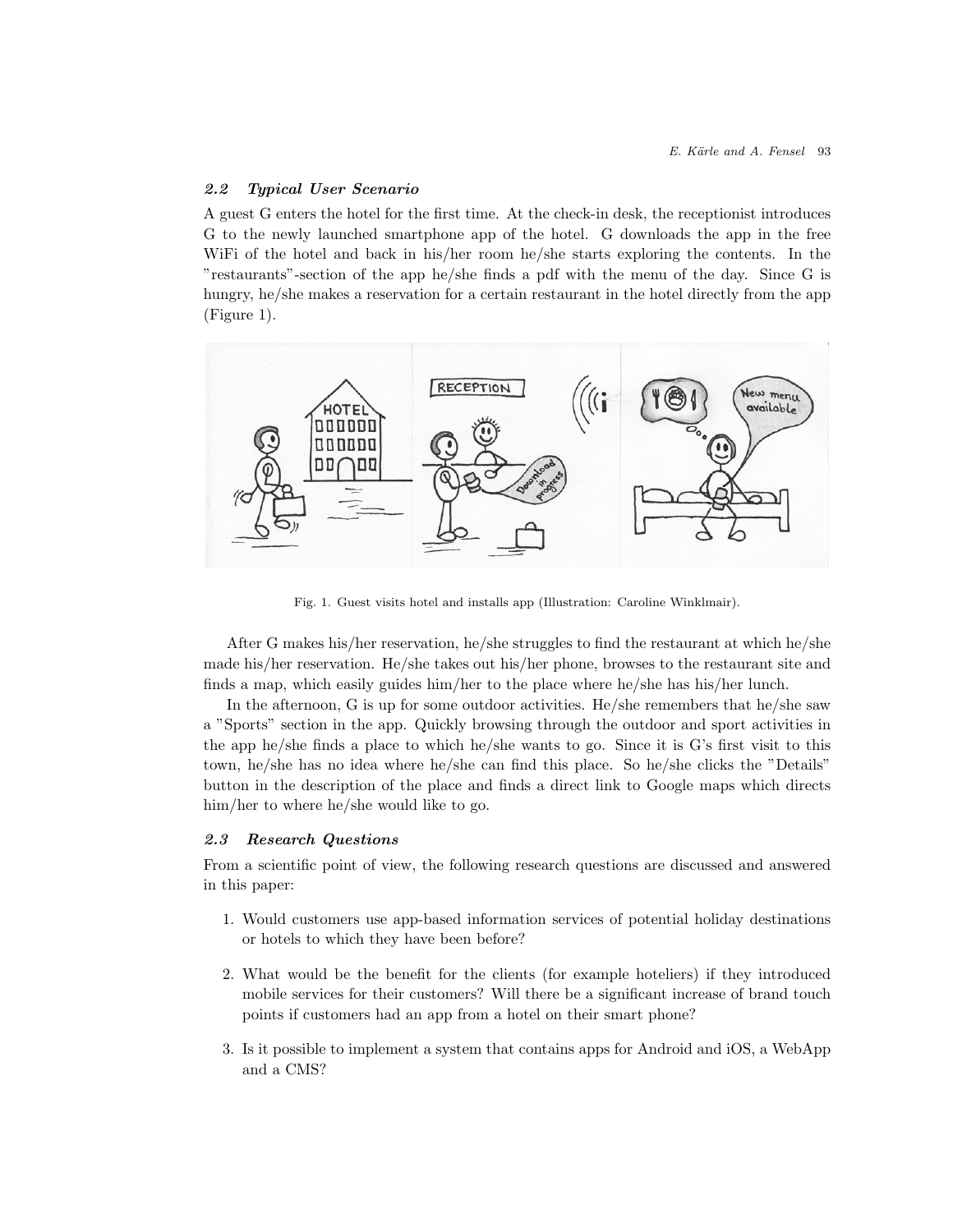According to Spengler et at.[1], the so called "brand touch point" is the crucial measurement when it comes to marketing decisions, like whether or not mobile services should be introduced to a business. This is the reason why this is where the main focus of the scientific work lies.

### 2.4 Problem-solving Approach

This solution should offer a variety of functions for touristic use (especially the "sublime hotelerie"), such as a news broadcasting system, the possibility to deliver special offers, recommendation marketing, navigation and multimedia. It should be a modular system that allows us to design a product for the client in a relatively small amount of time.

The information the client enters into the system is automatically available on the two mobile platforms with the most sales in the last years, Android and iOS, and a mobile website (the so called "WebApp") is provided.

What makes this idea special is the client's ability to maintain its app via a well-structured and lucid CMS and to reach its customers via push-messaging or sms-texts triggered directly in the CMS. For every client the CMS is designed individually to fit all the client's demands.

### 2.5 Requirements

The following list shows the most important requirements the apps, as well as the CMS, have to satisfy. These requirements have been derived from a joint product definition with hotel owners, pilots, and potential customers.

- Attractive appearance: Since apps are not only sources of information retrieval, but should mirror their owners' image, an attractive appearance is a must. It makes the user utilize the app, gets him/her adjusted, and makes him/her re-visit the app.
- Usability: A well-structured and consistently arranged information hierarchy allows the user to find the desired contents faster, and without any troubles; as against an oversupply of information and an inconsistent and non-structured information hierarchy, which makes the user avoid or even uninstall the app.
- **Adaptable CI/CD:** For a client, it is necessary that the design of the app represents its 'Corporate Identity' and its 'Corporate Design'. Therefore, the look of the app must be highly adaptable to any design the client desires.
- Offline availability: Hotel guests are often visitors from foreign countries. For them, and for customers who have no internet connection contract with their phone carrier, it is very important that contents can be downloaded from WiFi at home or in the hotel and stay available, even if they are outside the WiFi-reception area.
- Well structured CMS: The CMS is where the client has the most interaction with the app and is filled with content. It has to be easy to use but at the same time it has to provide enough functionality to fit the client's needs. The idea is to accomplish this requirement by creating a CMS that looks like something familiar - for example, to accomplish a text editor everyone knows from office products or a page arrangement in a tree formation.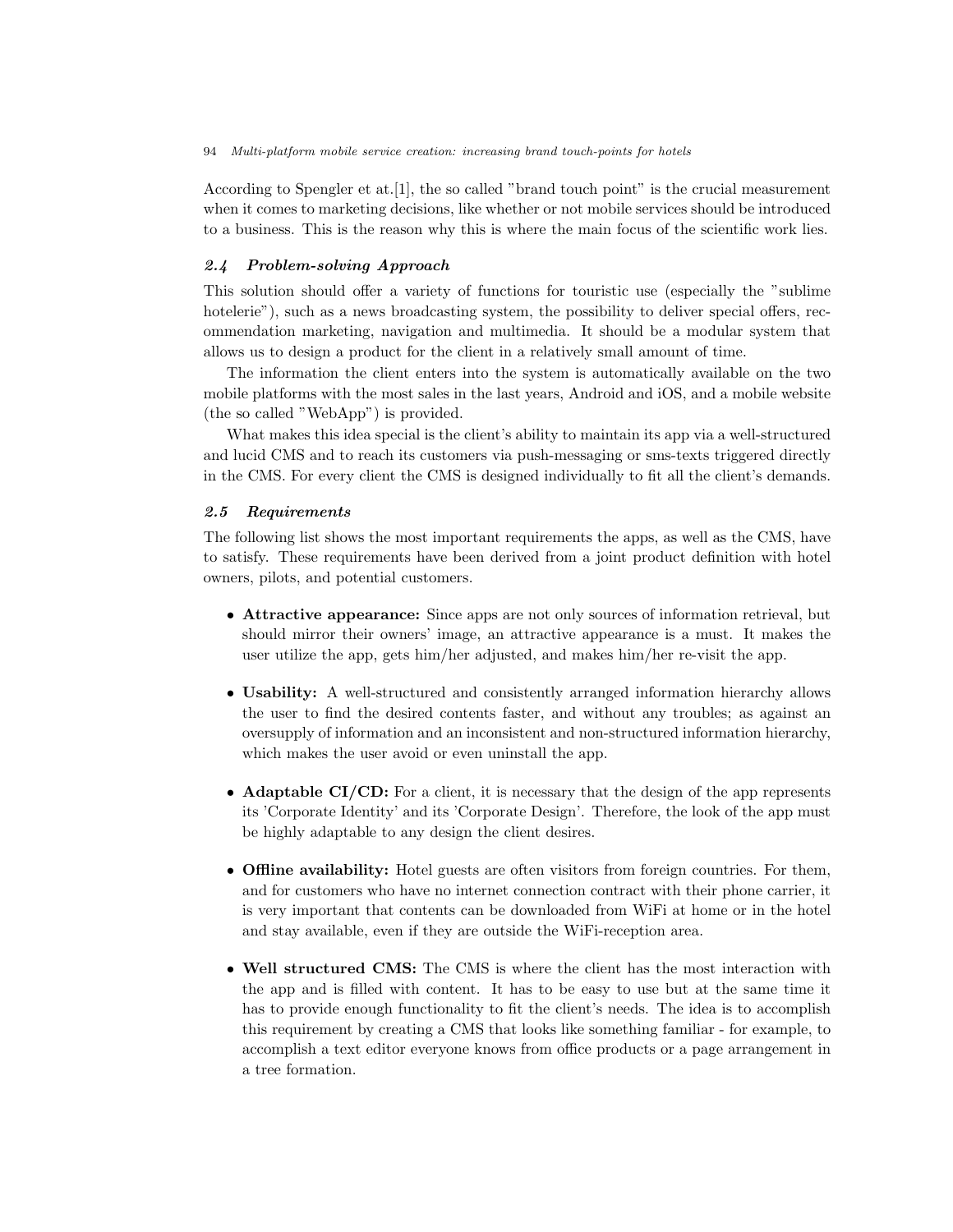$\bullet$  Highly adaptable app: For the producer of the app(s), it is very important to create a system that enables the building of new and totally different looking apps for different clients in a very short time with a minimum amount of code-writing/changing. Therefore, it is planned to create a solid framework to achieve this very important requirement.

## 3 Technologies And Related Work

This section shows and briefly describes the technologies used in this project and lists stateof-the-art work related to the project as well as similar tools available, scientific research and market analysis.

### 3.1 Technologies

This project is an assembly of different modules. The scope of every module is different and hence needs to be written in a different programming language or realized with a different technology.

We used Java as the programming language for the development of the core software. Java is wide-spread, well supported, very well documented, and hence was the language of choice. We used the *Java Persistence API (JPA)* and below a MySQL database for storing contents in a database. JPA was chosen because it integrates well with Java and we chose MySQL as a database because it is free and for the amount of data we expected it is easily sufficient. The server side applications were developed with *Java Server Pages (JSP)*, because the syntax is very similar to Java and the core, written in Java, can be exported as a JAR-file and used as-is in the JSP project. We used two JavaScript frameworks for the front end of the web applications, ExtJS for the applications running in a browser on a computer, and Sencha Touch for the applications running in a mobile browser. Finally, for the native development of the mobile clients, we used the framework of Android, which is based on Java and Objective C for developing apps for iOS.

# 3.2 Related Work

The "mobile marketing" related work we found can be roughly separated into two groups. One group contains the frameworks and similar products for introducing mobile marketing in hotels with apps and/or mobile web sites. The other group consists of the scientific approaches for figuring out to which extent mobile marketing is useful and productive for businesses.

## 3.2.1 Related app frameworks and products

With the development of different mobile operating systems such as Android, BlackBerry, iOS, Windows Phone and others, different approaches appeared to provide cross-platform programming infrastructure, as described in [2] or compared in [3], to save, for example, development time. One company providing such cross-platform native app development technology is *Appcelerator*<sup>*a*</sup> Its main product, Appcelerator Titanium, is an open source SDK where apps are written in JavaScript and can be deployed to Android, iOS and Windows Phone. Another company providing cross-platform development software is Corona<sup>b</sup> It's main emphasis lies on cross-platform game development as used in [4]. We decided not to

<sup>a</sup>http://www.appcelerator.com/

 $^{b}$ https://coronalabs.com/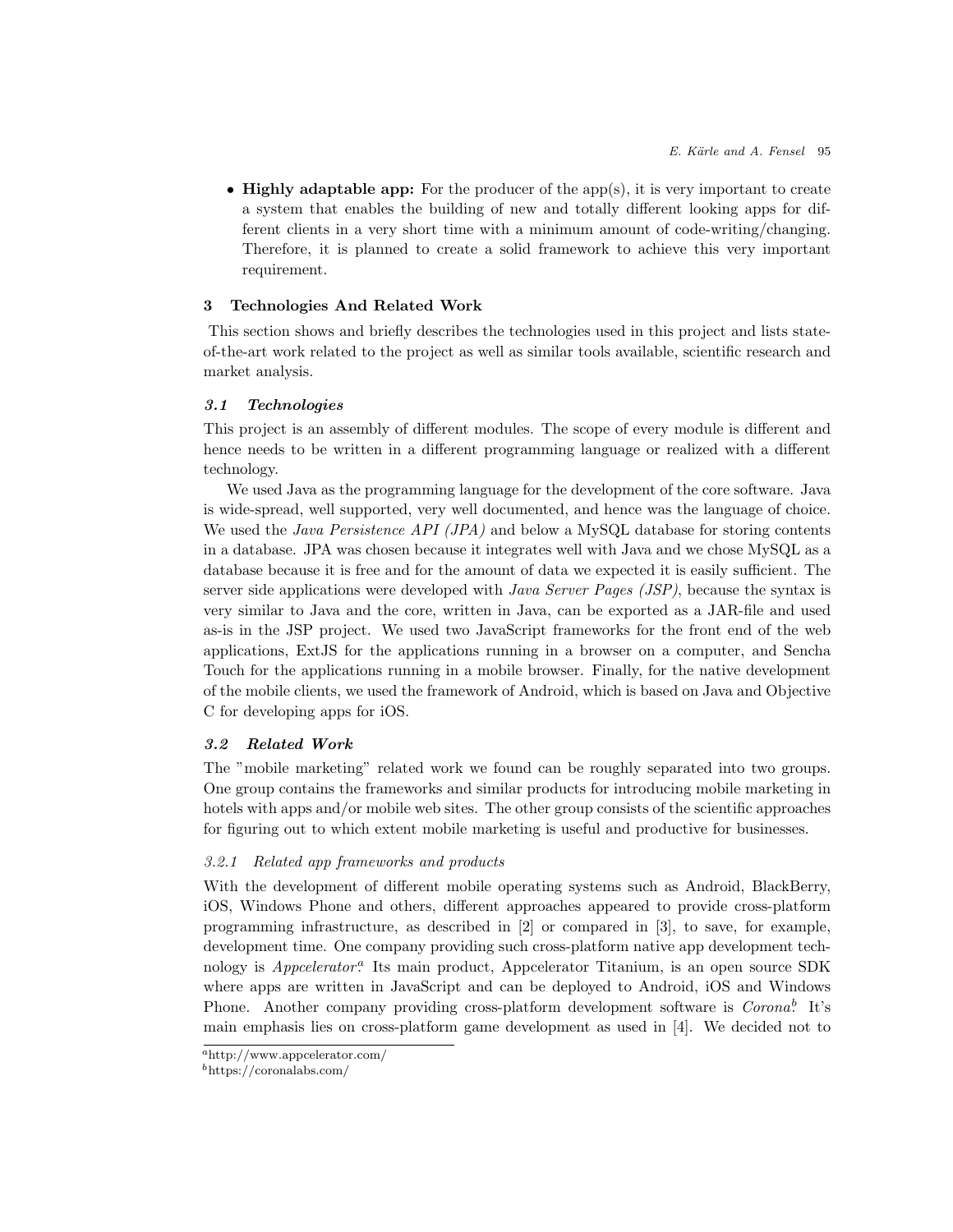|                              | this       | hotelapp.at   | vioma         | zooners |
|------------------------------|------------|---------------|---------------|---------|
| WebApp                       | yes        | no            | yes           | yes     |
| Android App                  | yes        | yes           | no            | no      |
| iOS App                      | yes        | yes           | no            | no      |
| native implementation        | <b>yes</b> | no.           | no            | no      |
| modern/attractive appearance | yes        | yes           | <sub>ns</sub> | yes     |
| selfmaintainable content     | <b>yes</b> | <sub>ns</sub> | ns            | yes     |
| human readable url of WebApp | yes        | ns            | ns            | no      |
| native looking WebApp        | yes        | ns            | <sub>ns</sub> | yes     |

96 Multi-platform mobile service creation: increasing brand touch-points for hotels

Table 1. The products of hotelapp.at, vioma and zooners im comparison.

use a cross-platform framework like Appcelerator or others, because at the time we started to work on that idea, the cross-platform products were not yet well established and tested, though sometimes very expensive. But the decision as to whether or not to provide native implementations would probably look differently now, as a lot of cross-platform projects are well developed, well tested and popularly accepted in the app development area.

The following three products were chosen because they provide a functionality similar to our product, and the companies which produce them serve, geographically speaking, a similar audience.

Hotelapp.at is a collaborative project by the company ZillertalWeb and HS Design with focus on the development of Android and iPhone apps. Examples for clients of hotelapp.at are "Hotel zum Pinzger" or "Hotel Jakober". The products of *hotelapp.at* differ in two major points from our work which are at the same time big disadvantages of their apps. They do not support offline availability of contents, which means that the app only works if the user is online, and they do not provide native implementations for Android and iOS, but wrapped WabApps, which results in very bad performance even on brand new smartphones such as the Samsung Galaxy S4 or the iPhone 5.

Vioma is a German marketing company. They offer ordinary websites, along with mobile optimized websites. Their clients are companies as well as hotels. Since their focus lies on website design and creation, they do not offer Android or iPhone apps.<sup>d</sup> As mentioned *vioma* does not offer native apps, which means, that the user has to be online to browse the contents of the app.

Zooners is an Austrian company specializing in WebApps. They not only serve clients from the gastronomy branch but also from branches like ski-schools, car services, musicians and shops.<sup>e</sup> Their hotel customers are, for example, Hotel Panorama or Hotel Krone. Since zooners only offers WebApps that do not provide offline availability of contents and no native implementations, but the apps have an attractive appearance and can be maintained by the customers.

For a summary of the competing products to our products see Table 1.

 $\text{c}$ http://www.hotel-app.com/

<sup>d</sup>https://www.vioma.de/

<sup>e</sup>http://www.zooners.com/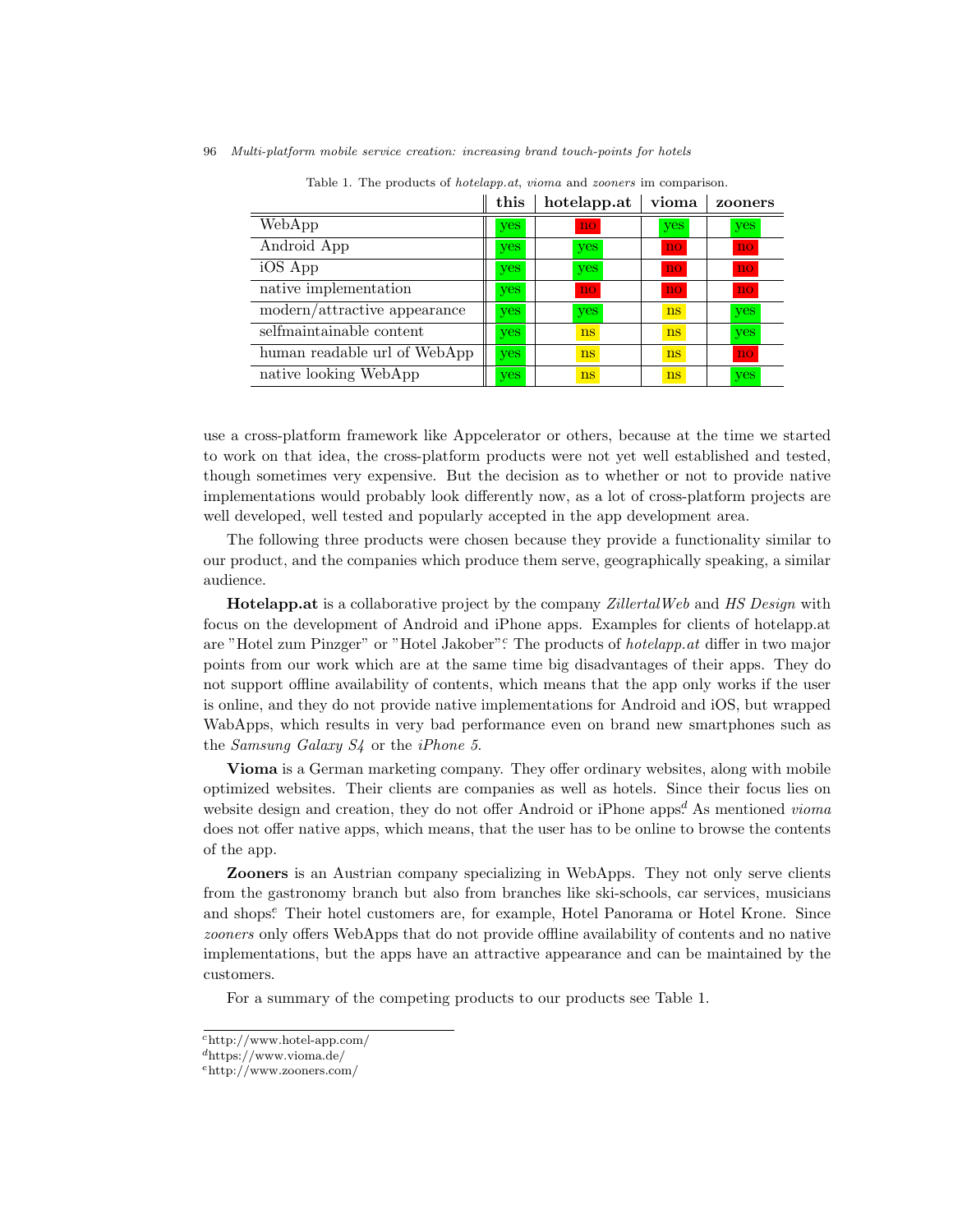### 3.2.2 Research approaches to mobile marketing

The research in and around mobile marketing can be approached from several different directions. In the following section we divided those directions into four different topics.

Topic: data empowerment Smart Data, including Linked Data [5] and Semantic technologies [6] can enhance interoperability of distributed marketing resources to allow meaningful searches and efficient information dissemination. Overall within the touristic domain, service composition and combined service offers are typically addressed problems, requiring ongoing adaptation and co-development of new technology and approaches e.g. for touristic planning [7]. Also, touristic service packaging is an area of applied interest. For example, the aim of an Austrian TourPack project [8] is to design and prototype a production system that creates on-demand touristic packages catering to the individual touristic service consumer needs and preferences applying the smart usage of the open and proprietary data for the information integration and service composition, and eventually, improving the multistakeholder data-driven production processes of the touristic service offer. Given the growing amount of data and available services and their representation, the already common mobile service problems such as point of interest identification in location-based services [9] or the need for efficient large scale semantic reasoning [10] remain, and gain even more importance and the need for their further development and application.

Topic: efficiency in multimedia and networks Creation of travel information services with spatial, social and temporal dimension are already able to be built on Web 2.0 data, namely, as travel mashups [11]. With the appearance of smart data, especially global use of schema.org, also in tourism [12], the input coming from data processing components e.g. making decisions on yield management, would be more and more present in service composition approaches. It has also been shown that touristic application can leverage on extensive amounts of linked data and be operable even in rural areas [13]. Obviously, next steps envisioned in this direction would also be inclusion of further types of content and media e.g. television: again, this implementation will be possible with the support of linked data [14]. Taking into account steady developments towards the improvements of the quality of service of telecommunication networks [15, 16] as well as a better management of mobile ecosystem multimedia assets [17, 18], there is no doubt of further extensions of multimedia use in mobile touristic applications.

Topic: multi-stakeholder and multi-channel ecosystems Consumers are more and more interested in communication via different (and multiple) channels. The ability to answer customer demands wherever they are, and using the channel and device of their choice, will make a huge impact in their experience and consequently in the business. The fact that customers want access to all the services [19] creates the necessity of an integrated strategy. Mobile services must be integrated in the business process and overall multi-channel communication and value co-creation ecosystems [20], and not seen as a separate endeavor. Successful examples of linked data empowered systems allowing efficient collaboration via a mobile terminal- already exist [21]: they can be also applied in tourism e.g. in scenarios where user contribution is expected. Finally, multi-lingual support of the data and content in such systems as ours is essential when it comes to touristic service marketing. This area has also been addressed within linked open data [22], and can be applied to further develop and expand our system.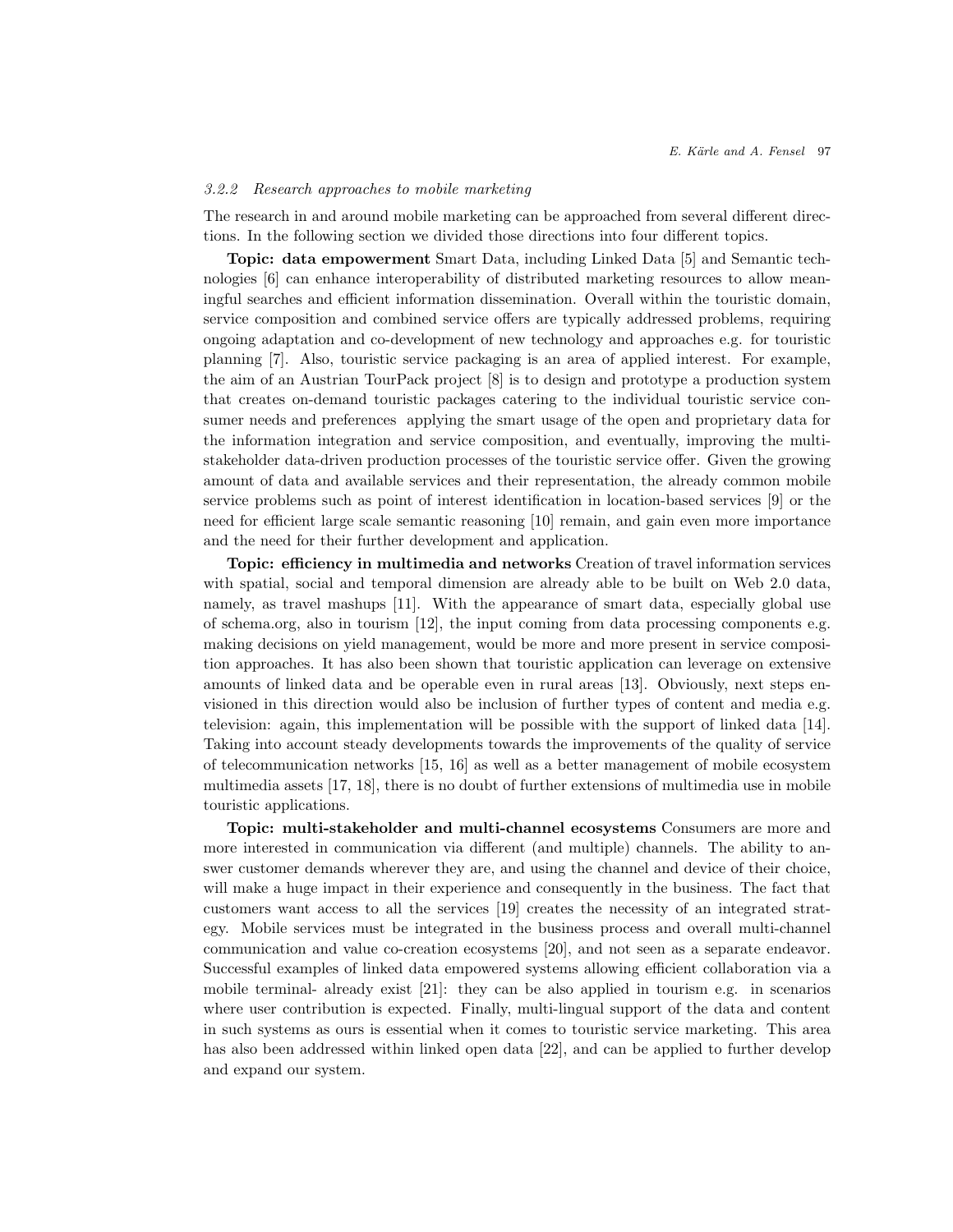Topic: mobile marketing With the rise of mobile phones, mobile marketing became an interesting field of research. The potential of mobile phones as ways to earn customers locality are described in [23]. The authors show a correlation between mobile marketing and customer loyalty and conclude that customer loyalty is positively related to mobile marketing. In 2008 Sharma et al. wrote a guidebook on how a brand can be advertised in the (at this time) brand new field of mobile marketing [24]. It helps the reader find a way to benefit of the "emerging multi-billion-dollar industry" and to understand and take advantage of "hot new advertising medium" as they call it. On the case study of three sportswear companies (Adidas, Nike and Puma), [25] examines the use of mobile marketing tools and finds out that their use creates stronger brand awareness and builds stronger relationships with customers. The importance of the increase of mobile marketing is shown in [26], where the authors talk about "new opportunities for companies to promote themselves and communicate with their customers" on mobile devices in the context of mobile search. The authors also provide a marketing strategy on how to work best with mobile markating and communication tools to be more competitive. The conclusion driven from that work is that this market is already highly vivid and the importance of being present is inevitable in order to stay competitive. A different approach to end user created mobile services is described in [27], where the authors propose new methods for (visual) mobile service creation, not based on a CMS like this approach. A study made by Beier and Aebli [28] surveys the potential of mobile apps for tourism organizations and discovers that the "propensity to use internet on holidays corresponds with the propensity to use mobile apps on vacation". Another study by Antunes and Amaro [29] aims to find out what drives the pilgrims of the Saint James' Way in Camino de Santiago to use mobile apps and gives valuable insights for the niche of pilgrimage app designers. A different approach for the same idea as ours is described in [30]. Instead of providing only an app for hotel customers the work of Hui et al. describes how clients react to hotels providing smart phones with pre-installed apps for their guests. The result shows that guests are mostly satisfied and show a high acceptance towards this software-hardware bundle.

#### 4 System Design

This section describes the system requirements, the operating environment, the system and subsystem architecture, file- and database-design, in- and output format and layout, humanmachine interfaces, detailed design, process logic and the external interfaces of the project. It provides the reader with an insight into the system design from several points of view, with an emphasis on the developer's perspective.

#### 4.1 Overview

The goal of the development is a system which offers companies (in this case, hotels of the upscale hotelerie) a tool, to increase the customer retention and to keep the customers upto-date on the events and the offers of the company. Therefore, the need arises for a piece of software the users always able to carry around with them - an app. Since the two most popular mobile operating systems are Google's Android and Apple's iOS, the need for implementing two native apps for those operating systems is evident. But there are numerous mobile devices on the market which run on different operating systems for which the Android and iOS apps are useless. Therefore, a mobile device optimized website is developed, a so called web app.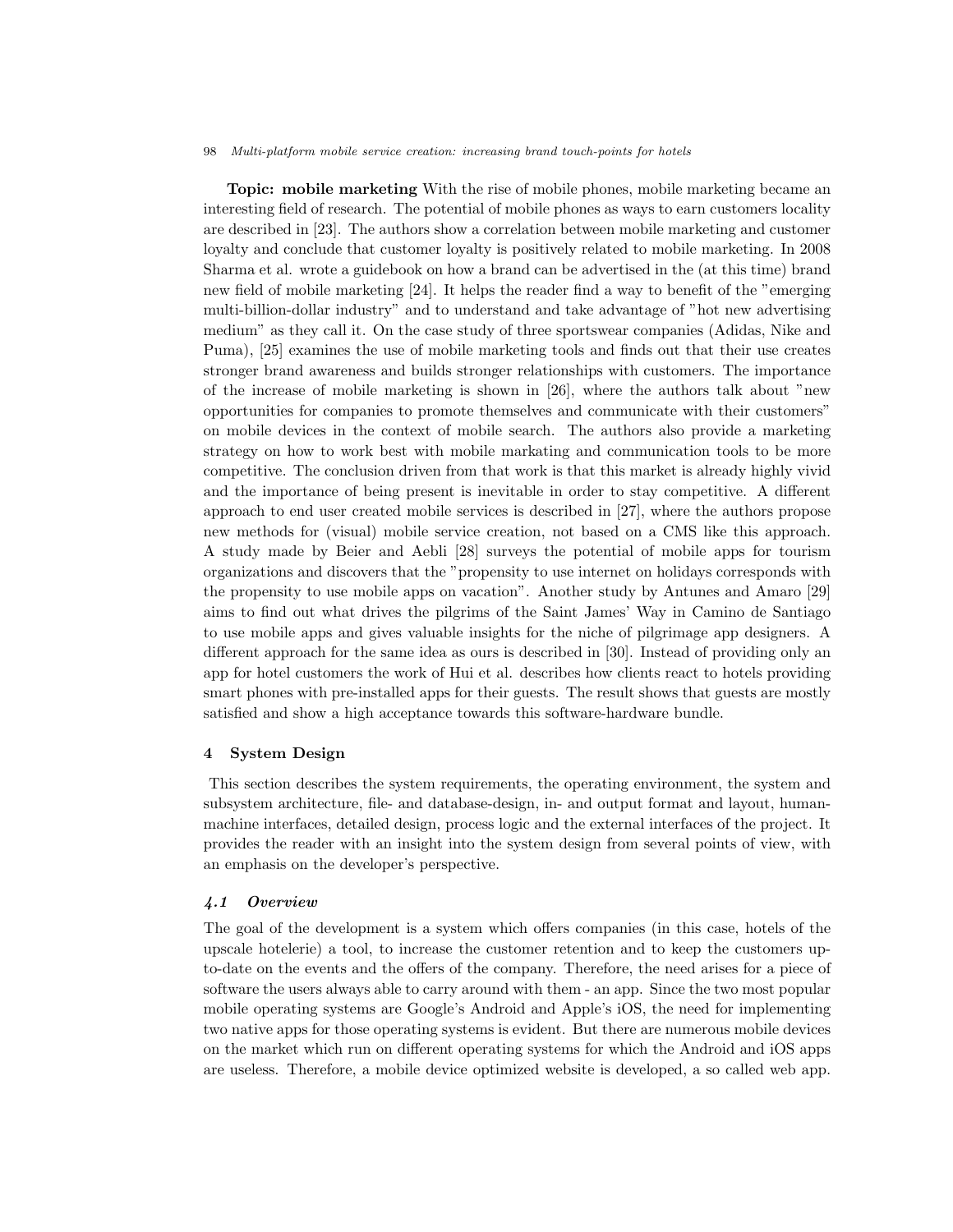There is a CMS running on a website in order to provide the company with a software that allows the ability to enter the mobile device optimised data. After the company updates a part of the CMS, these changes are immediately available on the apps and the mobile website. The big benefit of native apps is that the downloaded content is also available if the user is not online. Therefore, after downloading the content once, it is possible to use the app even without internet connection. Figure 2 gives a high-level overview of the system and shows some interfaces to external systems.



Fig. 2. High level architecture.

### 4.2 Design constraints

Since the targets of the system are mobile devices, there are constraints concerning the content. Large amounts of text are hard to read on small screens and soon lead to users' annoyance. Big images with a large file size take a long time to download onto the device and make little sense since the viewing area on a mobile device is limited. The same applies for videos. The large file size which results in long download time annoys the user and may result in disinterest in using the app. The problem of file size, download time and screen size is also true for huge pdf-documents. Therefore, it is important that the contents uploaded to the CMS are optimized for the needs of the target device concerning screen dimensions and download speed. Another constraint concerns the availability of new contents. For the native apps, the user must be online to download new content which can result in high costs if the user is, for example, abroad- whereas the web app does not save content at all and the user has to be online permanently to even start the app. For future design adaptions there are plans for integrating new technologies built in mobile devices like near field communication (NFC). One use-case for such a technology could be when it comes to vouchers on mobile devices where the validation could be made by touching a sensor with the phone and transmitting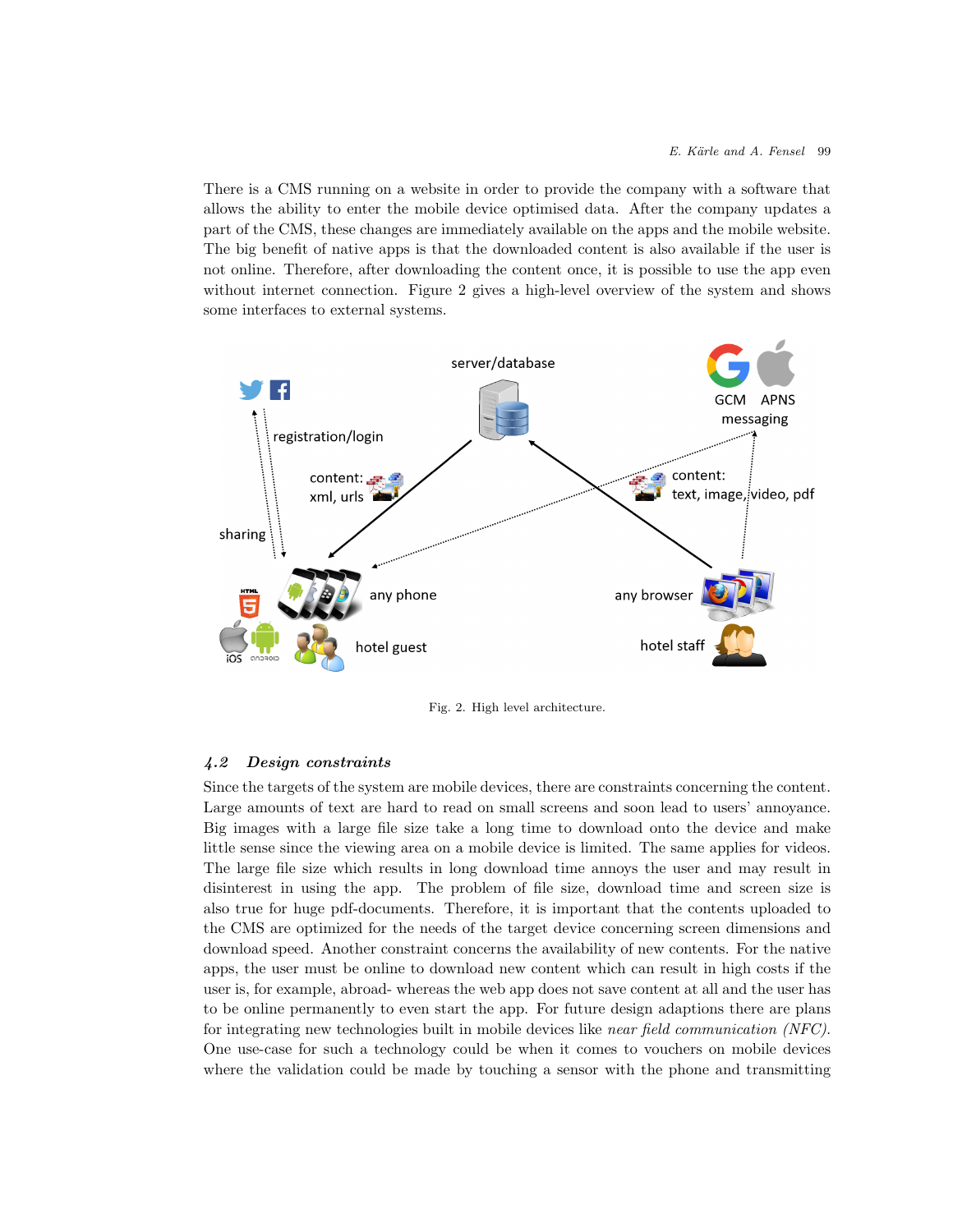the voucher information via NFC.

## 4.3 Architecture

The system is based on a client-server-architecture. The server part takes a web server, which stores the data provided by a CMS and offers interfaces for the clients to request data. The client parts are taken by the apps implemented on Android and iOS and the mobile websites (WebApps).

An overview of the architectures layers can be seen in Figure 3.



Fig. 3. Overview of the project's layers.

### 4.3.1 Persistence Layer

The persistence layer stores data in a relational database, in this case MySQL. This could either be data entered on the CMS, like text, references to pictures or documents, or data entered on the CMS or produced by the client. Data entered on the phone might be personal user data like the name, email address or date of birth. Data produced by the client is information about how often updates are made, for statistical reasons. As a link between the persistence layer and the relational database, we used the Java Persistence API (JPA).

# 4.3.2 Content Processing Layer and Content Management Presentation Layer

Those two layers, in combination with Persistence Layer represent the model, the controller and the view by means of the MVC-pattern. The Content Processing Layer, as the controller,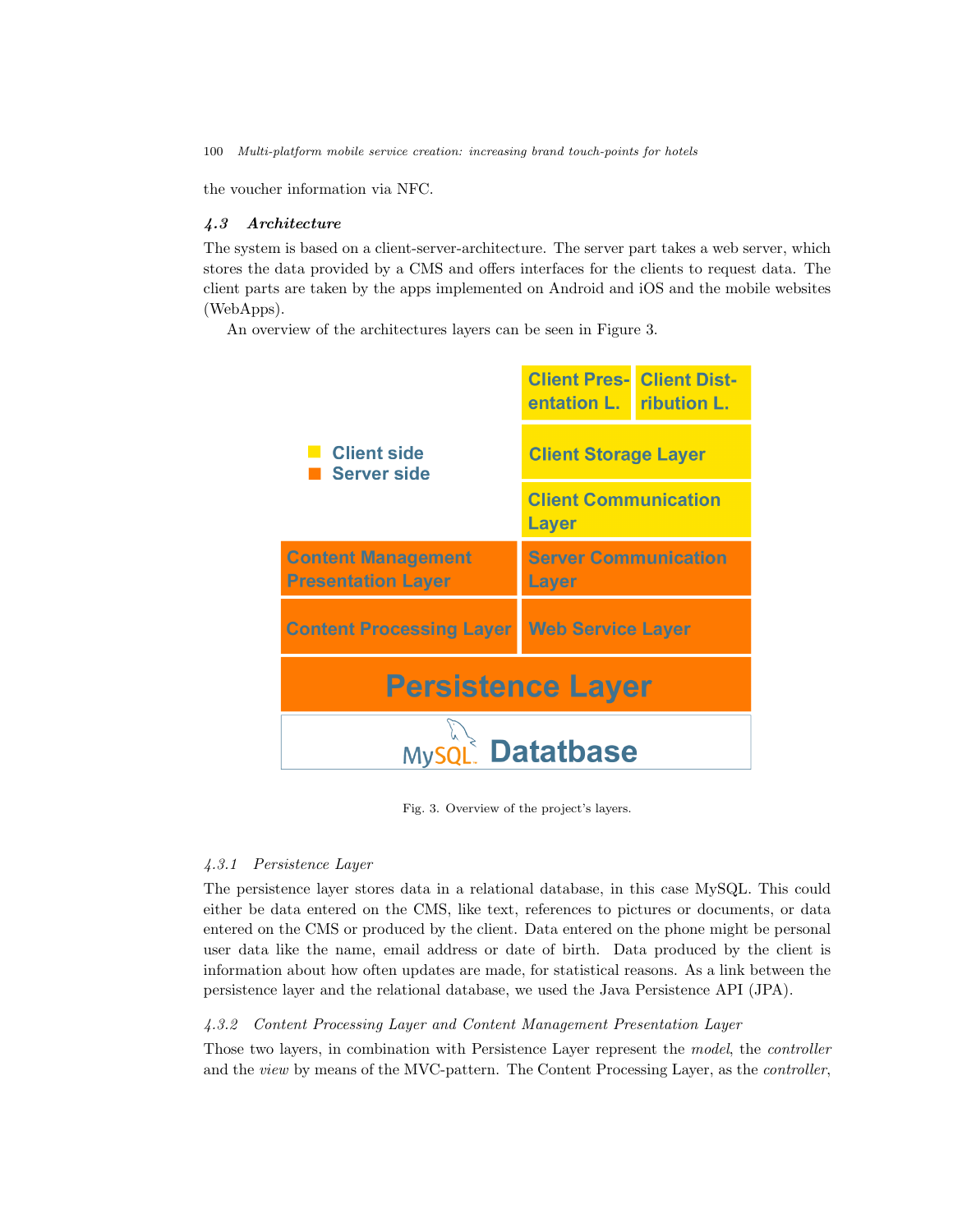retrieves data from the Persistence Layer (the model), processes it and hands it on to the Content Management Presentation Layer (the view) to be presented to the user. After the user enters text or uploads data in the view, the Content Processing Layer hands the input on to the Persistence layer who stores it in the database. Since the client is not only allowed to enter text or upload data to the server, but also to create new screens, there have to be routines implemented which provide a highly flexible way of generating this content. These routines are built by implementing the factory method pattern.

### 4.3.3 Web Service Layer

The web service layer provides an interface on the server side for transmitting information from and to the server by the mobile client. It relies on the extensible markup language (XML) as a messaging format and the hypertext, transfer protocol (HTTP) for message transmission. The interfaces are only accessible with proper authentication by the client and the content is decoded before transmission with SSL to avoid abuse.

#### 4.3.4 Client/Server Communication Layer

The Server Communication Layer and the Client Communication Layer, address the problem of serializing objects to xml and de-serializing xml to objects to be transmitted between client and server. Since the model on the server-side differs from the model on the client side there have to be two separate implementations of the communication layer. For Android clients, one difference for example is, that the marshalling/unmarshalling on the server-side could be done with JAXB while the same on the client side has to be done by hand with a sax-parser, because there is no JAXB support in Dalvik (the Android virtual machine). The same is true for the iOS client since there is no tool available to unmarshall automatically.

## 4.3.5 Client Storage Layer

This layer performs all activities concerning the persistent storage of data on the mobile client. Since there is nothing to store on the clients running the web apps, the Client Storage Layer is only implemented on the Android and iOS clients. After the Client Communication layer fetches a new version of the xml-file from the server, the Client Storage layer merges the new file with the old one and stores it in the local file system. After unmarshalling the newly merged xml-file by the Client Communication Layer, the Client Storage Layer checks all the URLs in the relevant objects, requests the files from the web and stores them on the file system. The settings made in the concerning menu of the app and the personal user data entered by the user are stored by the Client Storage Layer, that communicates with the device's native settings class on the device.

### 4.3.6 Client Presentation Layer

The Client Presentation Layer is responsible for the optical representation of information. It contains definitions of the general look of the app as well as special design wishes the customer made. Since the Client Presentation Layer plays, by means of the MVC-pattern, also the role of a controller, it also handles the user input and redirects requests made in the interface to the concerning underlying layers.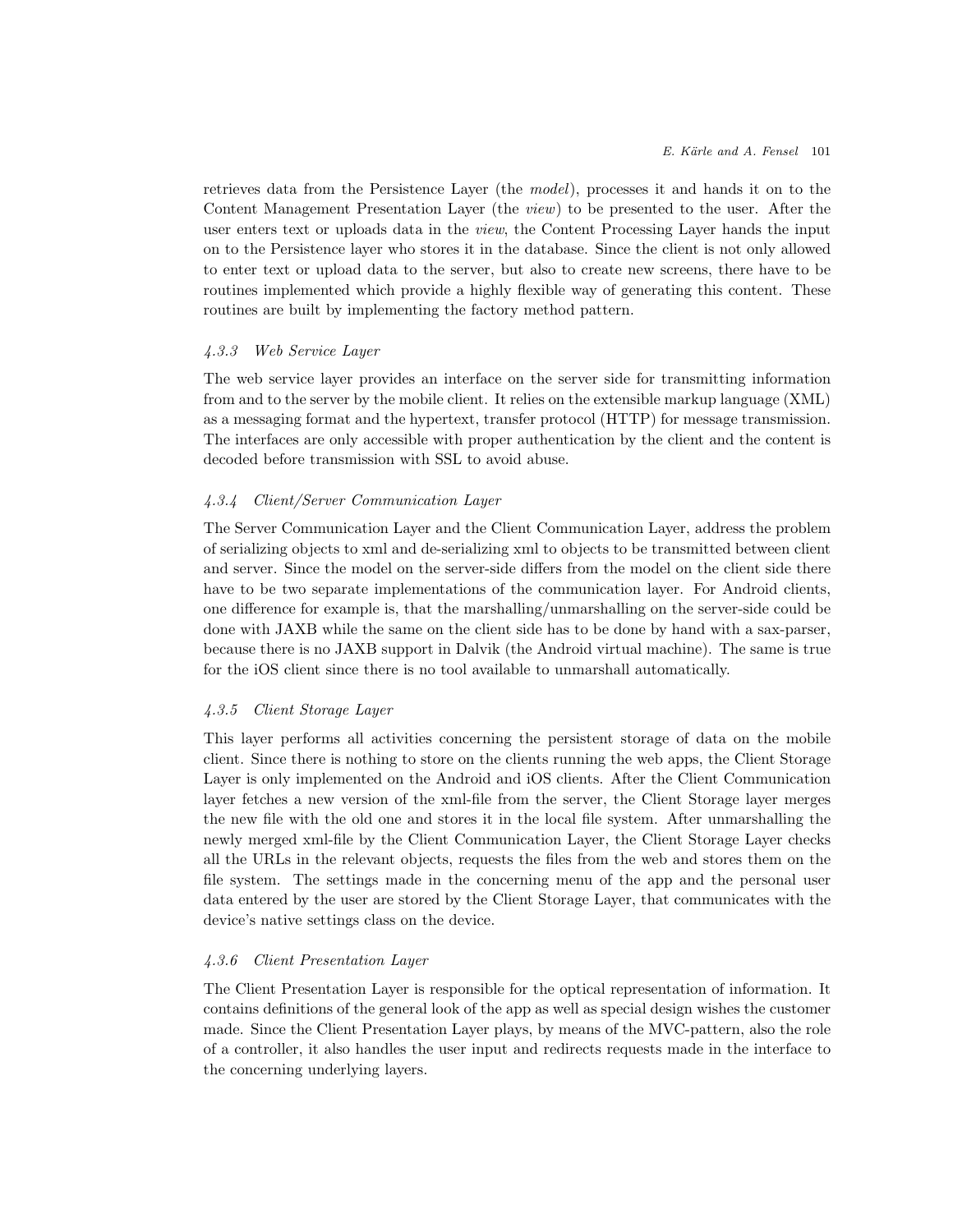# 4.3.7 Client Distribution Layer

The only role of the Client Distribution Layer is to provide the ability to share content. After a user activates a share function on the interface the data is processed by the Client Distribution Layer and sent to Facebook, Twitter, Google+ or other share-platforms implemented in this layer.

## 4.4 File System And Database Design

In this project there are several uses of file systems as well as of databases. On the server side, the database holds the textual content, references of paths in file systems for images, videos and documents, user information and statistic information while, the file system only holds images, videos and documents in a straight-forward way, and hence needs no further mentioning. On the client side, the database is very light-weight, since there are only some user app settings that are stored. The file system holds images, videos and documents needed for the app as well as the xml file which holds the textual information and the information about how to build the structure of the app. Since the database only consists of one table and the file system only consists of one (hidden) folder which is stored in the root directory, there is no need for their further description. The database on the server side stores all the data to be shown in the app. Nearly every class of the core model is represented in a separate database table. The entity-relationship model (Figure 4) gives an overview of all the tables and relations inside the database.



Fig. 4. The entity relationship model of the server-side database.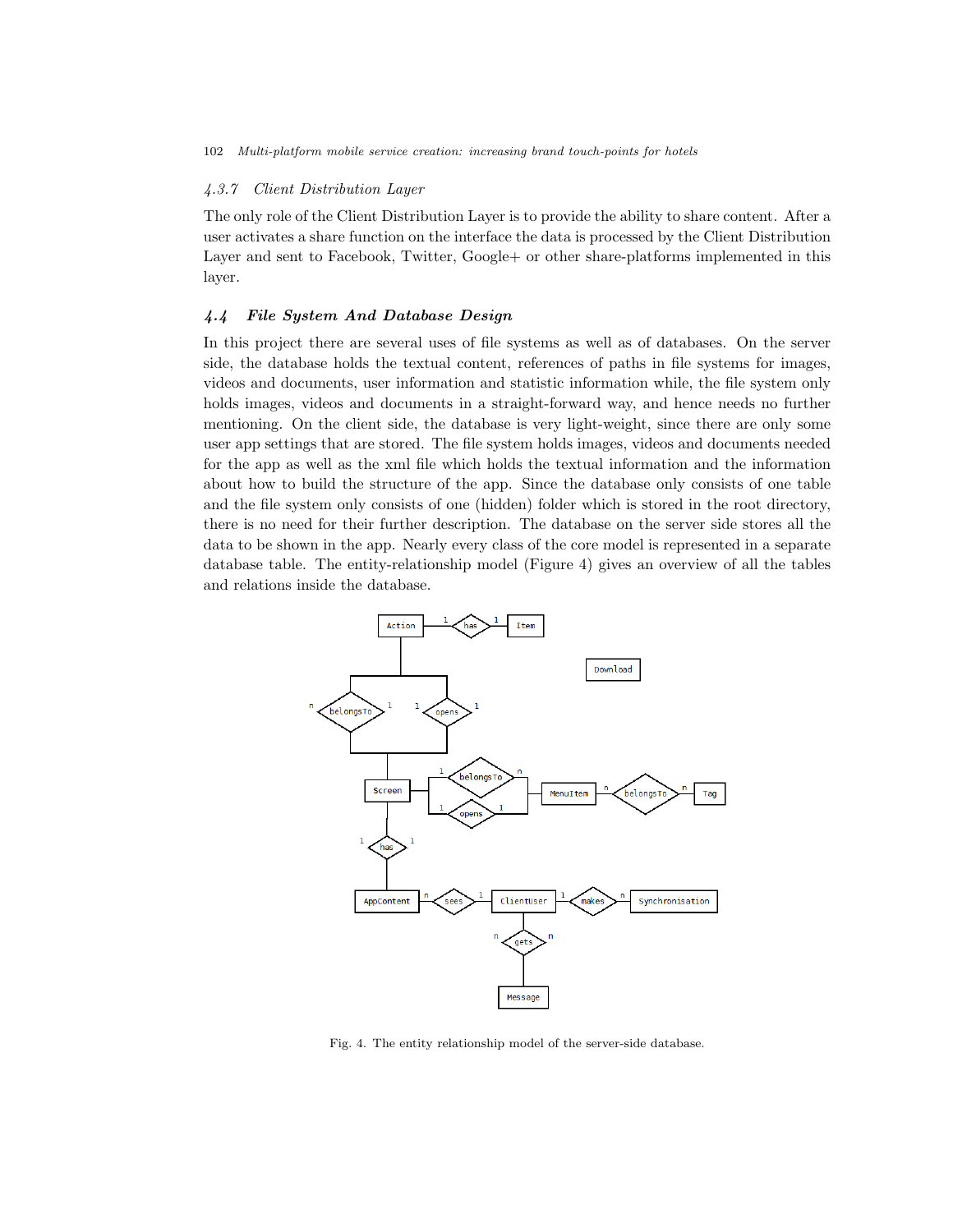## 4.5 External Interfaces

In this project there are, besides the described self-written software, also external interfaces in use.

Messaging There are several ways to send and receive push-messages on Android and iOS devices. One example could be to send a SMS to the device, catch it before it shows up in the customers' message app, and show it as a push message in the app. This method has the big disadvantage of being very costly for the one sending the messages. Another possibility would be to implement a service which periodically requests a server address and checks for new messages (pull messaging). The disadvantages of this method are that this method is very energy consuming on the device, especially if the period of time is short. If the timeperiod is too long, the messages do not arrive on time. A third reason against this method might be that the Android as well as the iOS operating system observe the resources on the devices; if, for example, the RAM space is about to be exceeded, the operating system closes apps without asking. If the running messaging service gets closed by the operating system, there won't be any messages delivered. For the Android app, the decision fell on using the "Google cloud messaging service" (GCM) for sending push messages from the server to the Android phones. GCM requires a Google developer account where an API-key is provided. With this API-key, the app is able to retrieve a token from the Android server called the push registration ID. This ID is then sent to the project's server and stored within the user details. For iOS there exists a similar mechanism, called the "Apple Push Notification Service" (APNS). For the rare case that, despite the fact that SMS messaging is expensive, a client decides to send short messages to his/her customers, we send those messages via a self-made library which implements an interface to a sms-provider.

Sharing In order to share content on Android or iOS devices to social networks like Facebook or Twitter, there are several frameworks available. After some tests and evaluation of different solutions, we decided not to use existing software, but to implement our own sharing functionalities with the Facebook Open Graph API and the Twitter API. The sharing feature includes the sharing of text, for special offers for example, the sharing of URLs, which is important for sharing the link to the app itself and the sharing of images which is used in the "greeting cards" feature. Sharing of images is only available for sharing on Facebook. The other feature realised with the Facebook or Twitter integration is getting sign-up information. At the first start of the app or on the settings-screen the user is able to sign up for the app. Either he/she enters his/her personal data itself, or he/she uses the Facebook or Twitter integration to use the personal data saved on the concerning platforms.

#### 5 Evaluation, Results And Outlook

This section presents the results of the research, discusses the future of this software package and summarises the results of its use after one year of market availability in the first pilot client. We present statistics about downloads, synchronisation habits of the users and an insight into the distribution of age, sex and the devices used by customers. The app was promoted by the client via its Facebook page, on the hotel's own website and through inhouse print media.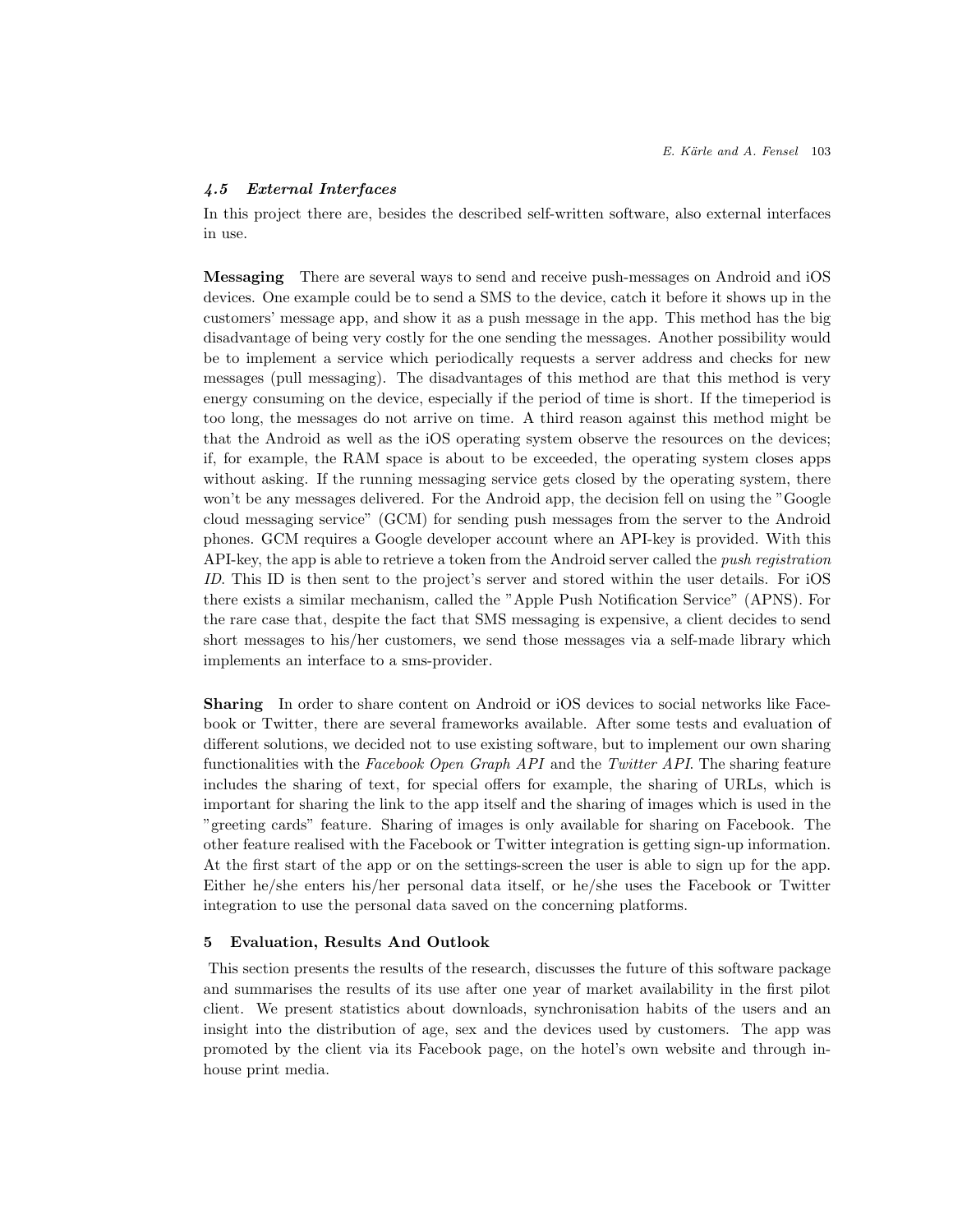# 5.1 Evaluation

For the evaluation of the usage of the apps, this section takes a look at four different parameters which are the download statistics, the synchronization statistics, the registration statistics and the design/usage evaluation for Android.

Download statistics The iOS app was released in calendar week 14, 2011, and so far has been downloaded 5,913 times. The Android version was released in calendar week 41, 2011, and was downloaded 508 times (state: July, 16th 2012). For the average download per week, this means that every week the iOS version was downloaded 89.6 times and the Android version 13 times. Together, this was 6,421 downloads in 66 weeks where the iOS version takes 92.09% and the Android version takes 7.91% of all downloads.

Synchronization statistics Every time an app on a device is started there is a connection established which checks for new content on the web server. This process is the so called synchronization. Of course a user can deactivate synchronizations on start-up and initiate synchronizations manually, but since our statistics prove that this is almost never the case, we ignore this special circumstance in our statistics. For the web app, synchronization means that the start page is called for the first time in the life cycle of an initiated session. As long as the session is valid, there are no more synchronization requests on the server. The evaluation of the access logs proves that in more than 99% one synchronization request from the web app matches one visit of one user. Since tracking of synchronizations was a feature that did not come with the first release, the tracking started on May 30th 2012. Since then, there have been 11,752 synchronizations over all, 10,601 (90.21%) by the users of the iOS app and 1,055 (8.98%) by users of the Android app. The missing 0.8% are synchronization requests made by the newly introduced and not yet announced web app. Figure 5 shows a graph of synchronizations made over the period of 15 days.



Fig. 5. Synchronization graph of typical 15 day period.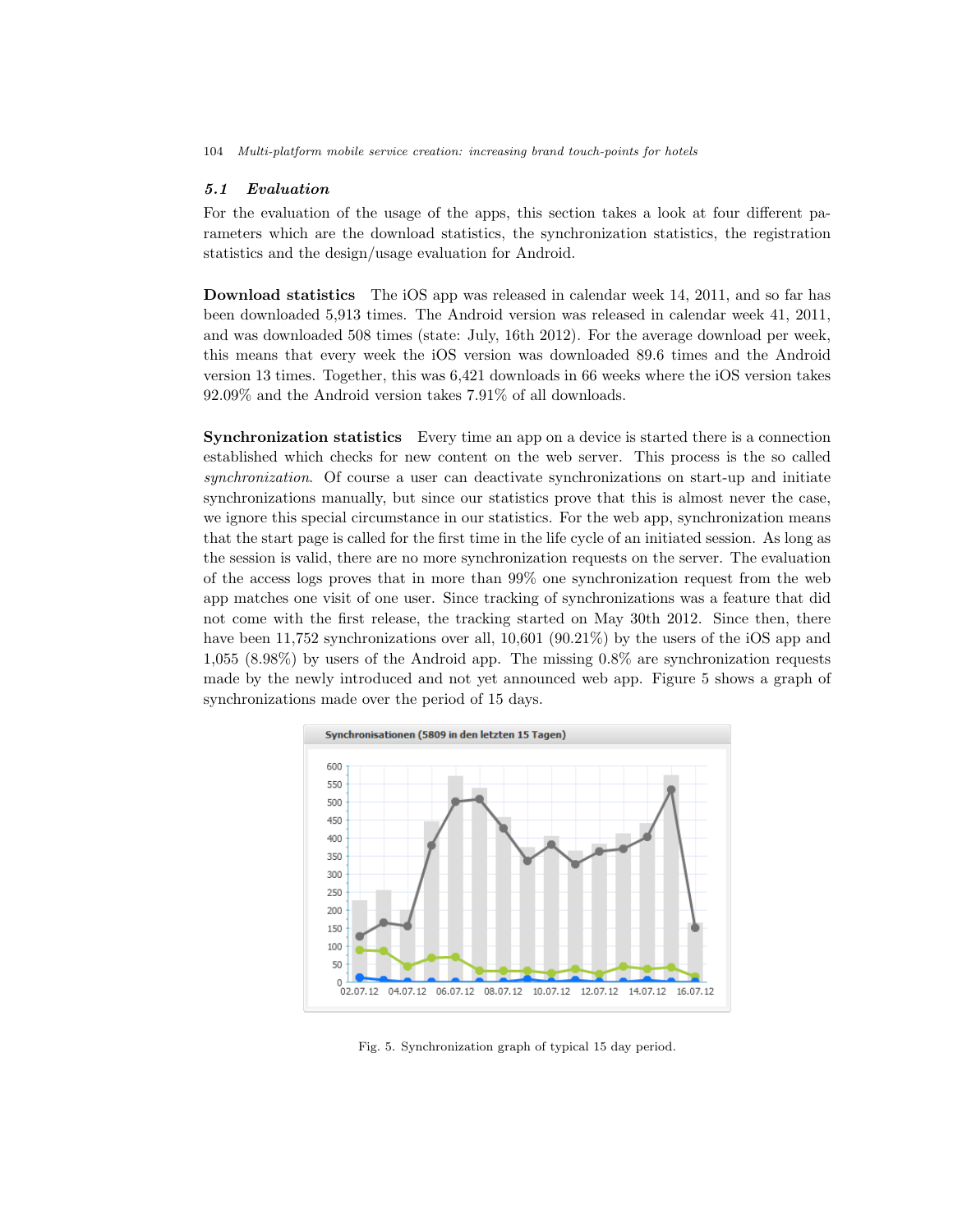|         | male               | female        | not set     | sum                               |
|---------|--------------------|---------------|-------------|-----------------------------------|
| Android | $114(3.3\%)$       | 87 (2.5%)     | $71(2.1\%)$ | $272(7.9\%)$                      |
| iOS     | $1,606$ $(46.7\%)$ | 738 (21.5%)   | 811 (23.7%) | $3,155$ $(92.7\%)$                |
| sum     | $1,720(50.2\%)$    | $825(24.1\%)$ |             | 882 (25.5%)   <b>3,427 (100%)</b> |

Table 2. Gender distribution of app downloads.

Registration statistics Since the release of the app there have been 3,427 registrations by app users (Table 2). As in the download and synchronisation statistics, it is clear that the iOS app dominates with over 92.7% of the registered users whereas only 7.9% of the registered users use Android devices. The gender distribution shows that about 50% of their registered users are male, whereas only 24% of the users are female and 25% did not mention the gender.

Design/Usage evaluation for Android In version 2.0, the Android app design was updated. The main navigation that originally popped up after pressing the menu button on the device was thrown away because the use of the menu button decreased after the Android version 4.0 was released. To further stick to the design guidelines of the Android app design, we added an "action bar" to the screen and made it look like the iOS version with the bar fixed to the bottom of the page. We expected to observe changes in the use of the app, but were not able to measure any. It seems like the average user does not care whether the navigation bar is hidden behind a menu button or, iOS-like, isalways visible at the bottom of the page. Our first pilot appreciated the layout change, because now both apps look almost the same. In version 2.2 we again introduced a new design to the app, according to the client's wishes – a wood look.

#### 5.2 Results

This section presents the results of our research and the answers to the questions asked in section two. The questions is answered based on the example of two of our pilots, a hotel located in Tirol and a hotel located near Salzburg.

Would customers use app-based information services of potential holiday destinations or hotels they have been before? The simple answer is yes. After developing and testing the software for our first pilot, we rolled it out for Android and iOS in July 2011. Within days we reached the mark of 1,000 app downloads. As one can see in section 5.1 for pilot one the iOS version was much more successful than the Android version. Now, one and a half years later, the first pilot's apps count over 12,000 downloads and more than 130,000 synchronisation requests on our servers. A similar situation appeared when we rolled out the software for our second pilot. Released late in 2011 up to now there are about 3,000 app downloads (more than 80% iOS downloads) and nearly 30,000 synchronisation requests. What can be clearly seen is that pilot two has much more requests to our server from the web app than from Android and iOS apps together. Web app synchronisation requests hold more than 50% while iOS takes one third and Android under 10% of the requests. What we can derive from this scenario is that not only are the native apps highly accepted, but the mobile-device-optimised web pages – the WebApps, are also popular.

What would be the benefits for the clients (for example hoteliers) if they introduced mobile services for customers? Would there be a significant increase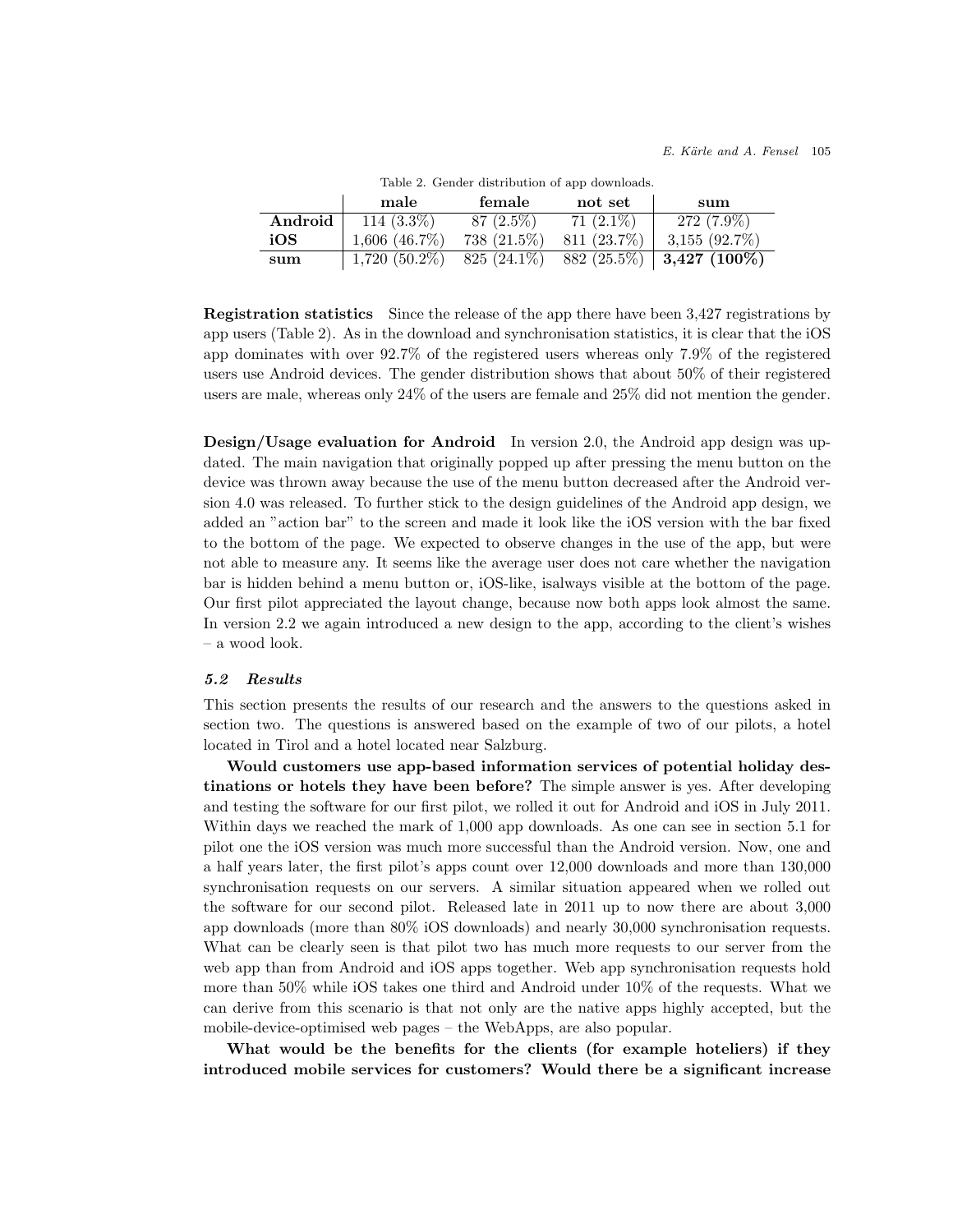of brand touchpoints if customers had an app of a hotel on their smart phone? First of all, we have to define what a "brand touchpoint" is. When it comes to marketing strategies, brand touchpoints are "[...] all experiences and situations in which clients and other market partners get in contact with a certain brand and thereby undergo the brand" [1]. So in our case that means: every time a customer takes a look at his/her phone and recognises the logo of our client's hotel, it is a brand touchpoint. If the customer starts the app (which we can measure looking at our server-synchronisation database), he/she creates even more brand touchpoints. What, in former times required, or in different marketing strategies requires a poster, a flyer or a newspaper- or TV-advertisement, is now simply achieved on the customers very own phone. As question two states itself, it is all about brand touchpoints and the question if a mobile marketing strategy, a.k.a. app, increases those touchpoints. After a talk with our first pilot they agreed on giving us an insight into their hotel visitor and website visitor statistics. Last year they had about 110,000 overnight stays. The website recorded over 600,000 visitors, whereas 110,000 visitors came to the site with mobile devices. Since the app was synchronised more than 100,000 times in 2012 alone, we can clearly see that this resulted in a growth of brand touchpoints of more than 16%, which means that this mobile marketing strategy really paid off for the first pilot. Our second pilot was also kind enough to give us an insight into their figures, and also from this example one can derive that the brand touchpoints were increased significantly and it was absolutely worth adapting a mobile marketing strategy. The second pilot had about 65,000 overnight stays in 2012 and the website recorded about 170,000 visitors. There are about 30,000 synchronisation requests, which also means an increase of brand touchpoints by about 16%.

Is it possible to implement a system that contains apps for Android and iOS, a WebApp and a CMS? This question can also be answered with yes. We started by discussing and developing a data model that fitted all the needs to represent data relevant to the system. Based on this model, we started to build the CMS to create data. After that, we adapted this model to the two platforms we wanted to support, Android and iOS, and build apps upon it. The final step was to establish a communication layer and a communication protocol to bring data created by the client to the customers' phone and to save user data to the server's database. The problem, therefore, was not the creation of the data model or the communication layer, which was quite straight forward, but the complexity and the flexibility of the CMS and the need to provide adaptable interfaces in the apps. To allow the CMS to provide interfaces for every type and combination of input and to offer possibilities to manage and contact signed up members, we spent more time and thought than for the rest of the system.

## 5.3 Discussion and Outlook

A major limitation of this study was that by the time we started to do the evaluation, we only had two pilots. To derive a more comprehensive study we would need more clients from different geographical areas and with a more versatile clientele. Another weakness of this study is the fact that no cross-platform development tools were used, as described in the related work section. For a relaunch of the system the use of technologies like *Appcelerator* would make sense and save a lot of development time.

The software was first developed as a customer-retention-tool for so called "upscale hotel-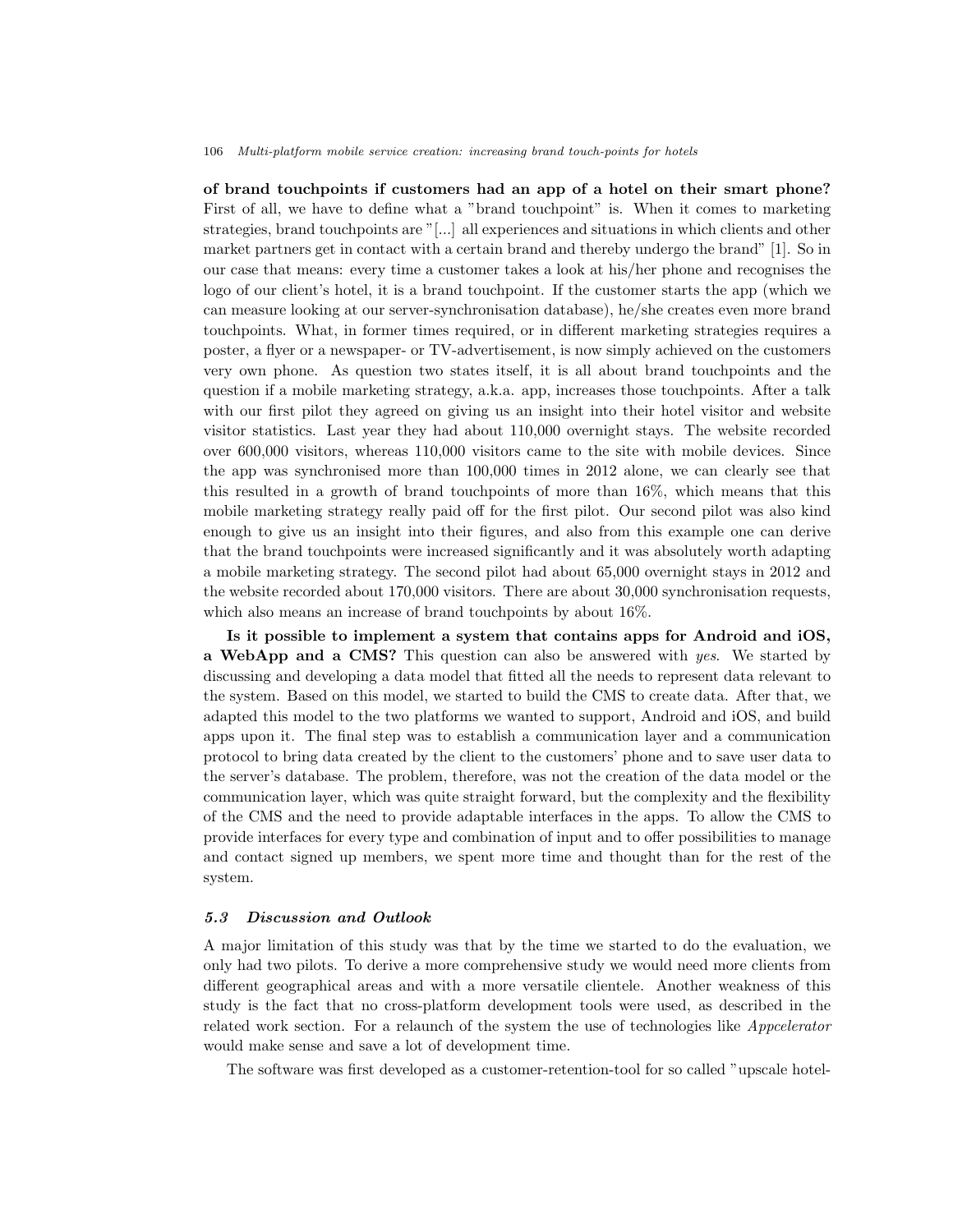ery". But after acquiring three hotels in Austria and Germany we came up with the idea of extending the software to also be used for shopping malls. We were able to acquire a system's client which has several branches of business and therefore wants three systems in one app. And one user from the hand craft business wanted us to implement a reference list of his buildings using augmented reality and a time tracking tool for his employees. Some of the system's clients came up with the idea of having a multilingual app, and there also was the need of providing content in the app which is user-related and cannot be seen by everyone. In the future, the system will probably be extended to not only provide information about a certain hotel and its surroundings but to also be able to acquire and pack touristic service in real time, as described in the related work section about the TourPack project. Such a system would then offer the customer information on interesting events and services and a direct booking possibility also for out of the hotel happenings.

### 6 Conclusion

As described in section 5.2, we discovered that customers are using software for mobile devices such as the one just described, that clients benefit from introducing mobile services for customers, and that it is possible to develop a software system such as this one, fitting all the needs of clients and customers. What can be learned from this research is that for hotels, shopping malls or event centers of a certain size, it pays off to introduce mobile marketing services such as ours, but it takes great effort to develop such a system. If a business is too small due to a small customer base, or an insufficient degree of brand awareness, it does not pay off to use a system of this size. Either the acquisition costs or the development effort is too high regarding the increase of brand touch points, and hence customer growth. From the technical side, we achieved the goals we set for ourselves: we managed to release the app for three different platforms, Android, iOS and the web, we successfully developed an intuitive and easy-to-use web-based CMS to maintain the apps contents, we provided a messaging service for hotel-to-client messaging and established a system to allow contents offline to be available on phones. It was very interesting to work with real-life clients and their customers, and since the demand for mobile-advertising systems is growing, one can predict a great future for systems such as the one described in this paper.

### Acknowledgments

The authors would like to thank the *Online Communications working group*  $(OC)$ <sup>f</sup>for their active discussions and input during the OC meetings, the company M-Pulso for the cooperation during the development of the software part and the *TourPack* project for the support.

## References

1. C. Spengler and W. Wirth (2009), Die Wirkung von Marketing-und Vertriebsmassnahmen maximieren-Das Maximum aus den Marketing investitionen herausholen: Mit Hilfe der sogenannten Touchpoint-Analyse konnen die Wirkungen der Marketing-und Vertriebsinstrumente optimiert werden., IO New Management, Vol. 78, p. 46.

<sup>g</sup>http://www.m-pulso.at/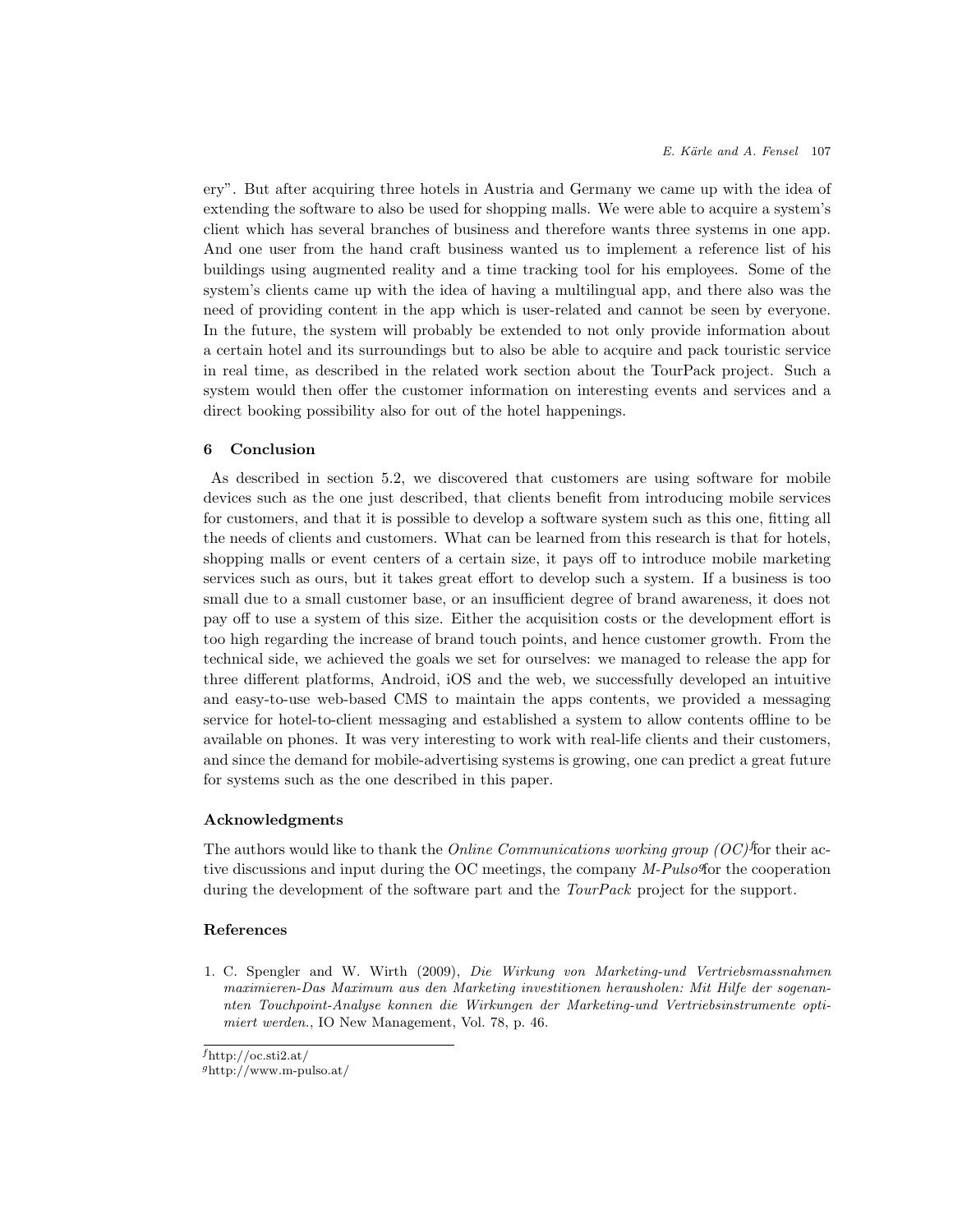- 108 Multi-platform mobile service creation: increasing brand touch-points for hotels
- 2. M. Baxter-Reynolds (2010), Multimobile Development: Building Applications for the IPhone and Android Platforms, Apress.
- 3. M. Palmieri, I. Singh and A. Cicchetti (2012), Comparison of cross-platform mobile development tools, in Proceedings of 16th International Conference on Intelligence in Next Generation Networks (ICIN), pp. 179–186, IEEE.
- 4. K. Chachil, A. Engkamat, A. Sarkawi and A. R. A. Shuib (2015), Interactive Multimedia-based Mobile Application for Learning Iban Language (I-MMAPS for Learning Iban Language), Procedia-Social and Behavioral Sciences, Vol. 167, pp. 267–273.
- 5. C. Bizer, T. Heath and T. Berners-Lee (2009), Linked data-the story so far, Semantic Services, Interoperability and Web Applications: Emerging Concepts, pp. 205–227.
- 6. J. Domingue, D. Fensel and J. A. Hendler (2011), Handbook of semantic web technologies, Springer Science & Business Media.
- 7. M. Di Penta, R. Esposito, M. L. Villani, R. Codato, M. Colombo and E. Di Nitto (2006), WS Binder: a framework to enable dynamic binding of composite web services, in Proceedings of the 2006 international workshop on Service-oriented software engineering, pp. 74–80, ACM.
- 8. A. Fensel, E. Kärle and I. Toma (2015), *TourPack: Packaging and disseminating touristic services* with linked data and semantics, in Proceedings of the 1st international workshop on semantic technologies (IWOST), pp. 1613–0073.
- 9. A. Basiri, P. Amirian, S. Marsh and T. Moore (2015), Automatic Detection of Points of Interest Using Spatio-temporal Data Mining, Journal of Mobile Multimedia, Vol. 11, pp. 193–204.
- 10. G. Antoniou, S. Batsakis and I. Tachmazidis (2014), Large-scale reasoning with (semantic) data, in Proceedings of the 4th International Conference on Web Intelligence, Mining and Semantics  $(WIMS14)$ , p. 1, ACM.
- 11. A. E. Cano, A.-S. Dadzie and F. Ciravegna (2013), Travel mashups, in Semantic Mashups, pp. 321–347, Springer.
- 12. E. Kärle, A. Fensel, I. Toma and D. Fensel (2016), Why Are There More Hotels in Tyrol than in Austria? Analyzing Schema. org Usage in the Hotel Domain, in Information and Communication Technologies in Tourism 2016, pp. 99–112, Springer.
- 13. H. H. Nguyen, D. Beel, G. Webster, C. Mellish, J. Z. Pan and C. Wallace (2014), CURIOS mobile: Linked data exploitation for tourist mobile apps in rural areas, in Semantic Technology, pp. 129– 145, Springer.
- 14. L. Nixon and R. Troncy (2014), Survey of Semantic Media Annotation Tools for the Web: Towards New Media Applications with Linked Media, in The Semantic Web: ESWC 2014 Satellite Events, pp. 100–114, Springer.
- 15. J. J. Nielsen, R. L. Olsen, T. K. Madsen and H.-P. Schwefel (2012), On the impact of information delay on location-based relaying: A markov modeling approach, in Wireless Communications and Networking Conference (WCNC), 2012 IEEE, pp. 3045–3050, IEEE.
- 16. X. Qiao, G. Nan, W. Tan, L. Guo, J. Chen, W. Quan and Y. Tu (2014), Conxtomcat: An extended web server for content-centric networking, Computer Networks, Vol. 75, pp. 276–296.
- 17. R. Kernchen, M. Boussard, C. Hesselman, C. Villalonga, E. Clavier, A. V. Zhdanova and P. Cesar (2007), Managing personal communication environments in next generation service platforms, IST Mobile and Wireless Communications Summit, Budapest, pp. 1–5.
- 18. X. Qiao, S. Xue, J. Chen and A. Fensel (2015), A lightweight convergent personal mobile service delivery approach based on phone book, International Journal of Communication Systems, Vol. 28, pp. 49–70.
- 19. A. Gaffney (2007), Improving customer satisfaction through more effective ICT strategies, Alcatel-Lucent Enriching Communications, Vol. 1.
- 20. A. Fensel, I. Toma, J. M. García, I. Stavrakantonakis and D. Fensel (2014), Enabling customers engagement and collaboration for small and medium-sized enterprises in ubiquitous multi-channel ecosystems, Computers in Industry, Vol. 65, pp. 891–904.
- 21. T. Ermilov, N. Heino, S. Tramp and S. Auer (2011), Ontowiki mobile–knowledge management in your pocket, in The Semantic Web: Research and Applications, pp. 185–199, Springer.